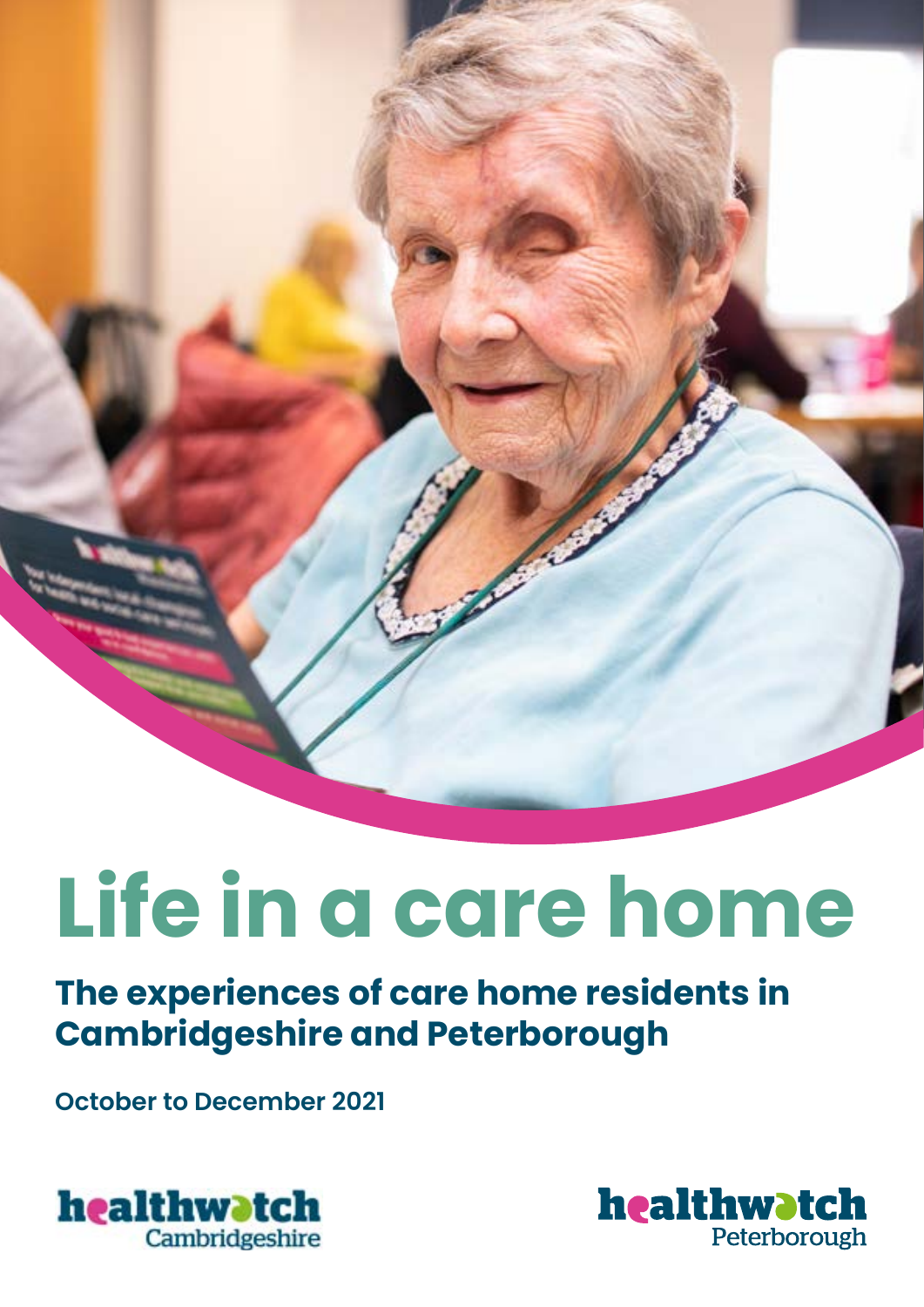

#### **About us**

We are your local health and social care champion.

We are independent and have the power to make sure NHS leaders and other decision makers listen to local feedback and improve standards of care.

We can also help you to find reliable and trustworthy information and advice.

The quotations in this report were all survey responses from friends or relatives of people who lived in a local care home all or part of the period covered.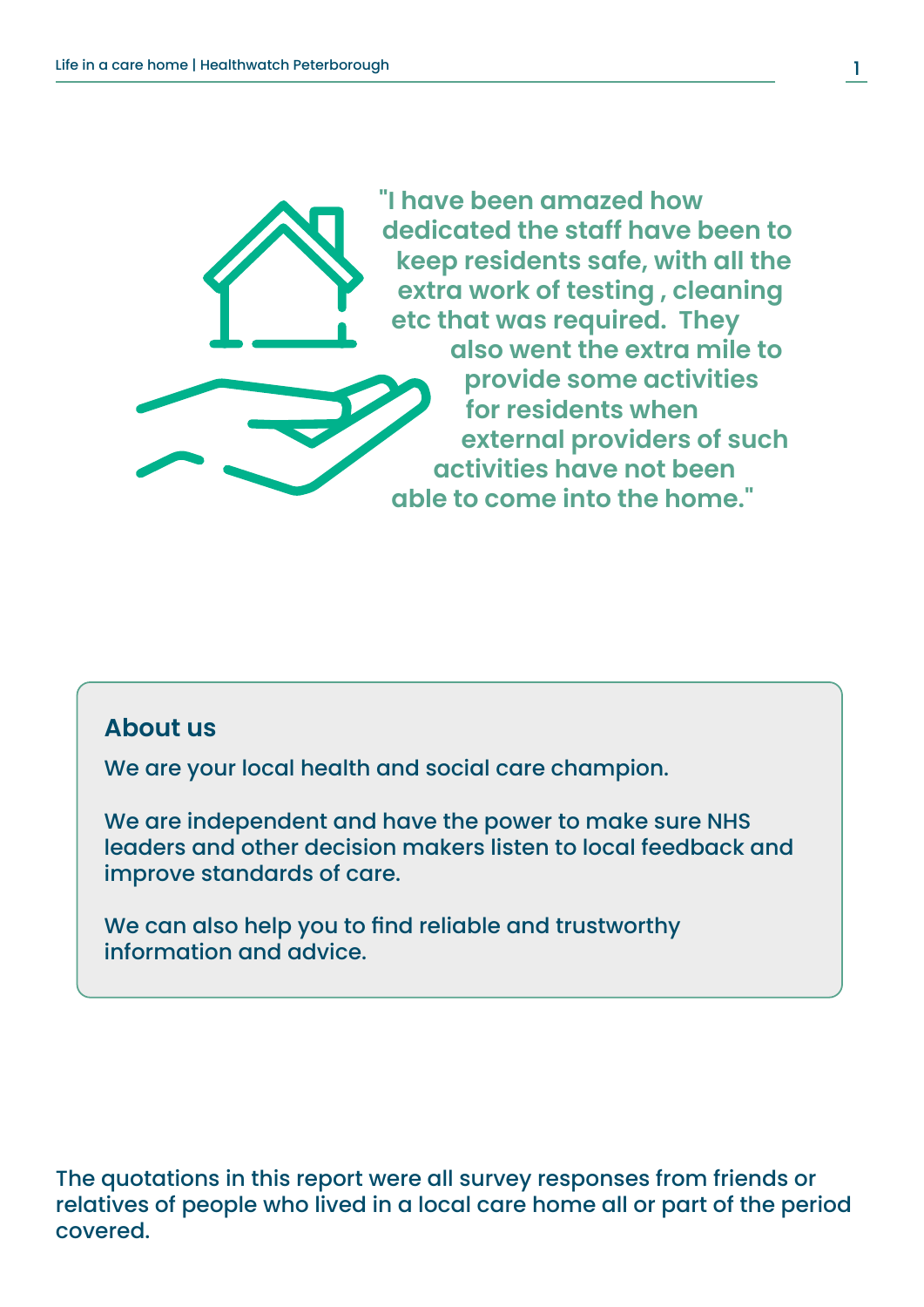# **Contents**

| About us                       |         |
|--------------------------------|---------|
| <b>Introduction</b>            | 3       |
| What we did                    | 5       |
| What people told us            | 6       |
| <b>Quality of care</b>         | 6       |
| <b>Care home visiting</b>      |         |
| How separation affected people | 9       |
| <b>Access to healthcare</b>    | 10      |
| Leaving hospital               | 11      |
| End of life care               | 11      |
| Learning and recommendations   | $12 \,$ |
| <b>Contact us</b>              | 14      |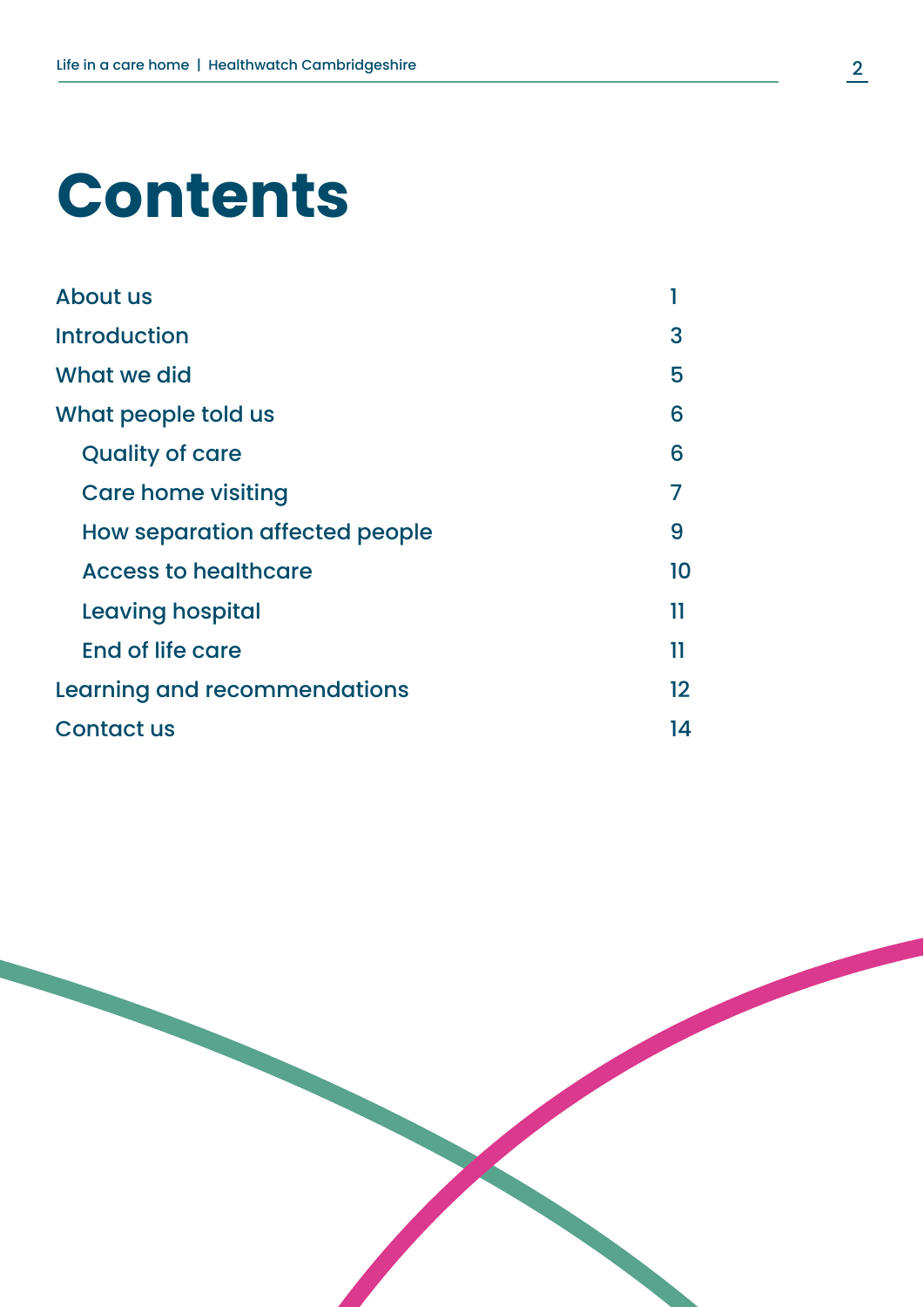# **Introduction**

The Covid-19 pandemic has had a devastating impact on care homes across England. And for care home residents, their friends and families, and staff, the last two years have been exceptionally stressful and challenging.

Between March 2020 and April 2021, there were two waves of Covid-19 infection in which a high number of care home residents died. There was an increase of 19.5% above the five-year average death rate across England and Wales, with almost one in four deaths (24.3%) as a result of Covid-19.**<sup>1</sup>**

Care homes in Cambridgeshire and Peterborough needed to manage outbreaks in their homes, staff absences caused by Covid-19 sickness, and implement frequently changing Covid-19 government safety guidance. This included restrictions on care home visiting, the introduction of PPE and Covid-19 testing, and isolation for residents after trips out of the home for medical and other appointments.

These added challenges have been in an area of care that has been under pressure for some time due to a lack of funding and difficulties recruiting enough care staff.

For friends and family members, not being able to visit, carry out caring duties, or have physical contact with relatives really hit hard.

And, tragically, some families were not able to be with loved ones in their final days and moments and didn't get the chance to say goodbye. Our Healthwatch acknowledges how painful this has been for many families and that it has had a traumatic and lasting impact.

1 ONS (2022) **Deaths involving COVID-19 in the care sector, England and Wales: deaths registered between week ending 20 March 2020 and week ending 2 April 202**1, Article 11 May 2021 [https://www.ons.gov.uk/](https://www.ons.gov.uk/peoplepopulationandcommunity/birthsdeathsandmarriages/deaths/articles/deathsinvolvingcovid19inthecaresectorenglandandwales/deathsregisteredbetweenweekending20march2020andweekending2april2021) [peoplepopulationandcommunity/birthsdeathsandmarriages/deaths/](https://www.ons.gov.uk/peoplepopulationandcommunity/birthsdeathsandmarriages/deaths/articles/deathsinvolvingcovid19inthecaresectorenglandandwales/deathsregisteredbetweenweekending20march2020andweekending2april2021) [articles/deathsinvolvingcovid19inthecaresectorenglandandwales/](https://www.ons.gov.uk/peoplepopulationandcommunity/birthsdeathsandmarriages/deaths/articles/deathsinvolvingcovid19inthecaresectorenglandandwales/deathsregisteredbetweenweekending20march2020andweekending2april2021) [deathsregisteredbetweenweekending20march2020andweekending2april2021](https://www.ons.gov.uk/peoplepopulationandcommunity/birthsdeathsandmarriages/deaths/articles/deathsinvolvingcovid19inthecaresectorenglandandwales/deathsregisteredbetweenweekending20march2020andweekending2april2021)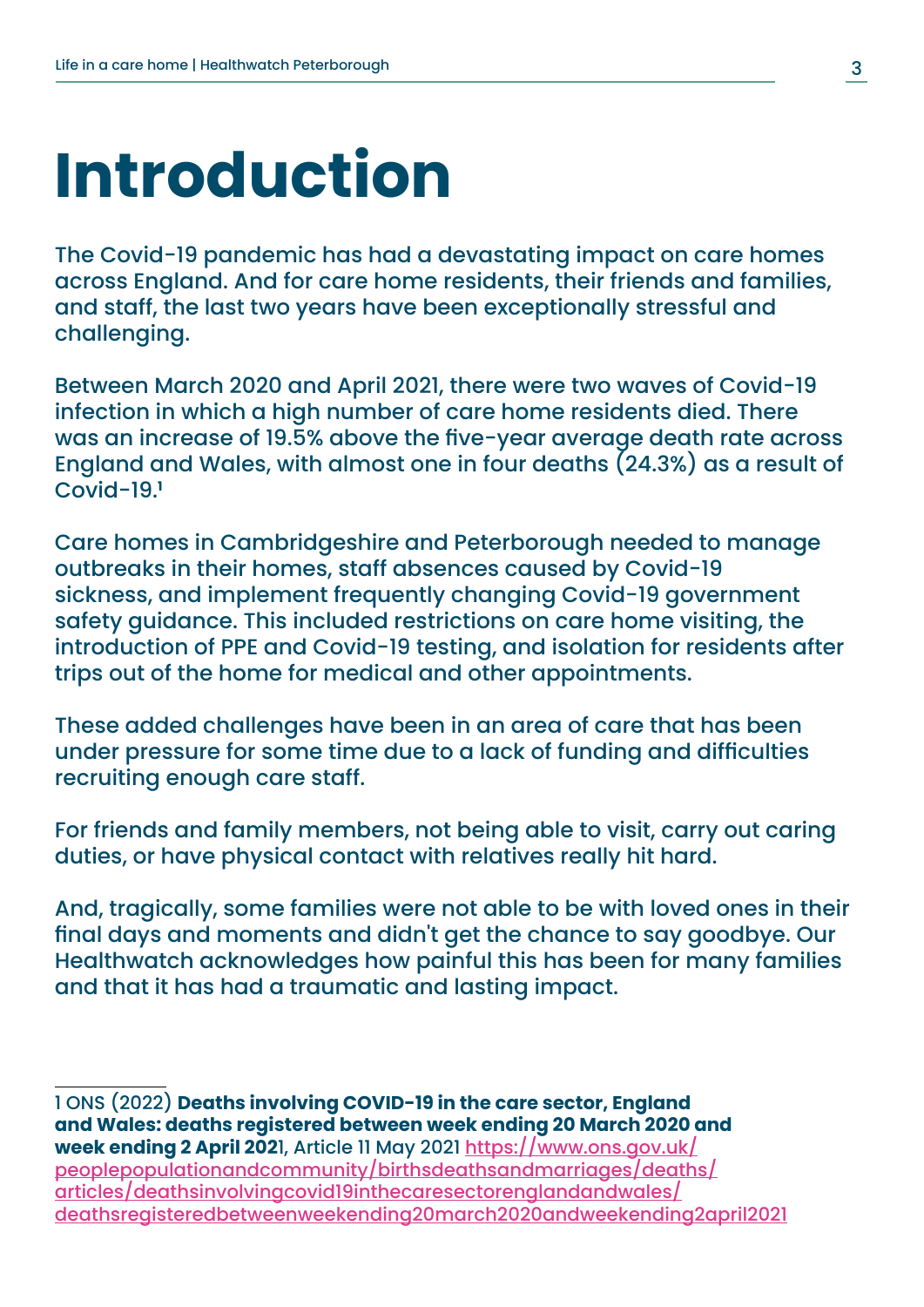Our **Life in a care home** project was developed to find out about the experiences of people in local care homes in Cambridgeshire and Peterborough since the start of the pandemic. And make recommendations to help care staff better support residents and their families whilst managing Covid-19 safety.

### **Key themes**

- $\Rightarrow$  Most people (70%) told us they were happy with the care and visiting situation in their home, although one in six (17%) were not.
- $\Rightarrow$  Most people (83%) said the homes had Covid-19 safety measures in place and said they felt safe in visiting.
- $\Rightarrow$  There was praise for staff working hard to provide safe care in difficult circumstances but concerns about staff shortages.
- $\Rightarrow$  There was a lack of awareness of the essential care giver role within some homes and concerns about some homes restricting visiting over and beyond the Government's guidelines.
- $\Rightarrow$  One in five people (21%) had not been told about the home's visiting policy. And only around three in five people (65%) found it easy to find the information they needed on visiting and Covid-19 testing.
- $\Rightarrow$  Care homes supported residents to access healthcare despite Covid-19 but were often reliant on families to facilitate appointments.
- $\Rightarrow$  The options for contacting loved ones during lockdowns in homes was mixed. Many used mobile phones, or video chat via iPads and phones or the care home passed on messages.
- $\Rightarrow$  There were problems during discharge from hospital for some residents, including issues with transport, poor communication as well as concerns about the need for residents to isolate when coming back to the care home, even if not Covid-19 positive.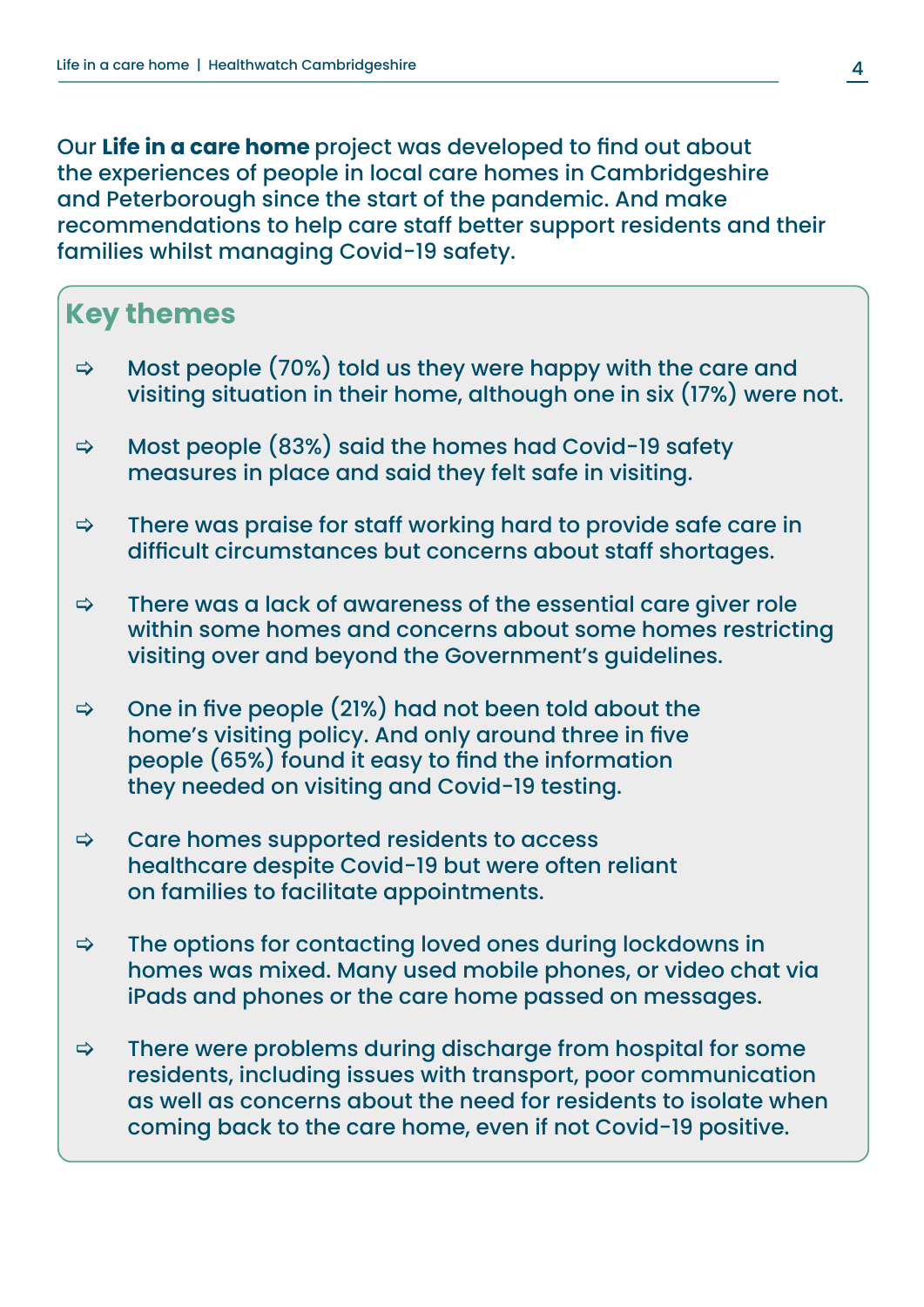# **What we did**

We developed a survey which ran from 12 October to 22 December 2021 and promoted it both online and offline, through social media, newsletters, local voluntary and community organisations, local community newsletters and posters and flyers sent to 157 residential and nursing care homes.

We heard from 43 local people from across all council districts in Cambridgeshire and Peterborough, including two residents, 39 relatives and friends (91%), and two care home staff. We were not able to visit care homes due to Covid-19 safety concerns and so our ability to talk to residents was limited.

Our self-selecting survey (likely to have a higher proportion of respondents with a negative experience) is not representative of the local care home population in Cambridgeshire and Peterborough. But the detailed information that people shared gives insights that can help health and care decision makers improve services for residents.



**"Our personal view is that whilst we fully understand the constraints put on care homes during the worst of the pandemic, the impact on the people in their care and their extended families has also been traumatic and more could have been done to communicate and alleviate the situation."**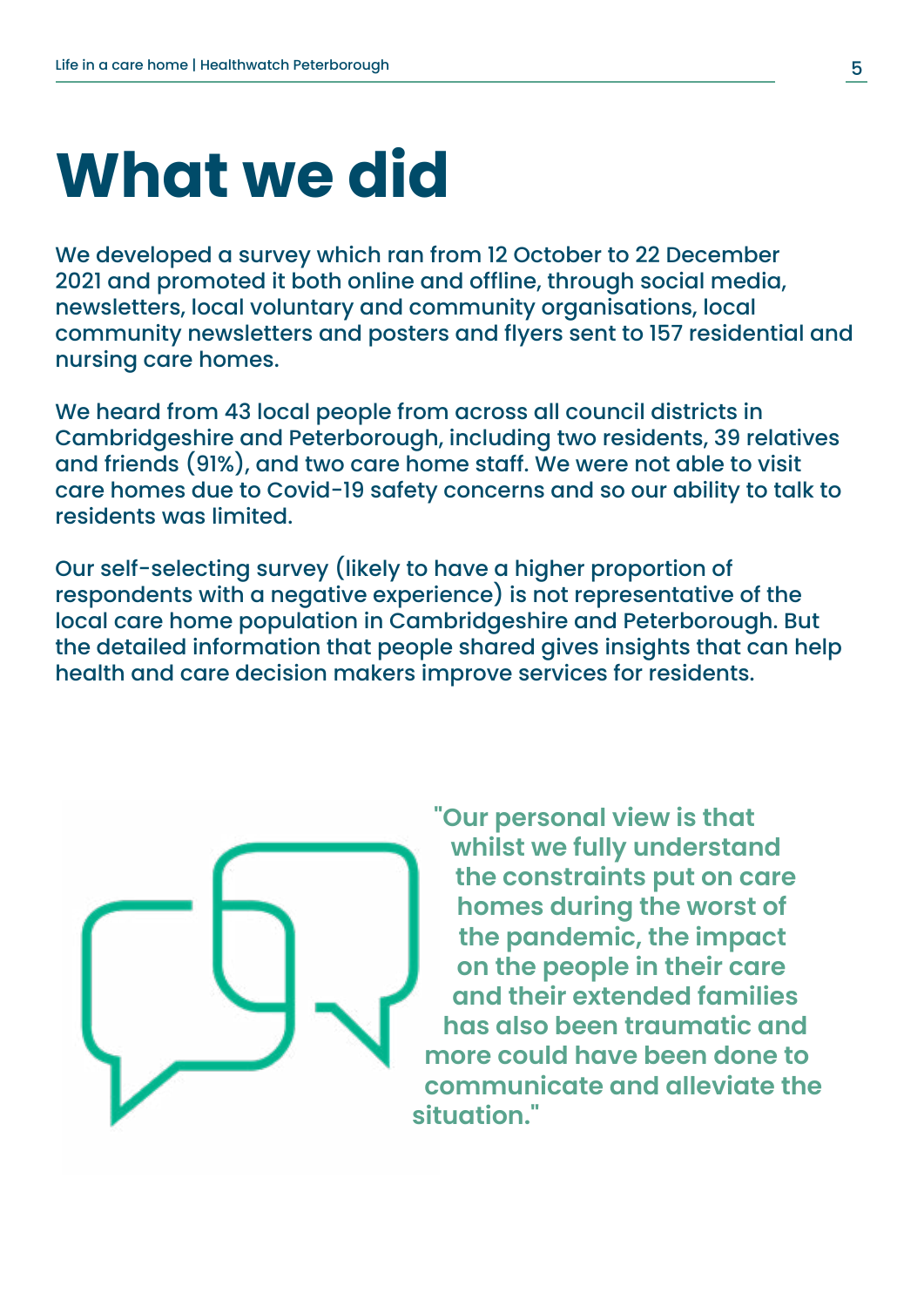# **What people told us**

#### **Quality of care**

Many families and friends praised the care residents receive, thanking staff for going that extra mile for their loved ones, despite the pressures that they are working under.

One family told us "The care is extremely good, with consistently kind and good-humored staff" and "There is a very able Activities Co-ordinator who arranges all kinds of events for the residents".

Another said, "The care in this care home has brought me to tears. The staff treat mum like one of their family. Always kept me informed of everything that's going on".

However, staff shortages and the pressure this created was raised by four people. They told us how this affected basic nursing care, causing anxiety and worry for families and friends of residents.

**"It does appear that they are short staffed at the moment which has meant that [my relative] often doesn't get washed until midday, or even later."**

There were concerns about lack of consistency of a core staff team in the care homes which made it harder for staff to know the relatives well.

**"They are short staffed, and the staff I met didn't even know [the resident's] name. Residents were shouting from bedrooms obviously needing care and staff were too busy to get to them right away."**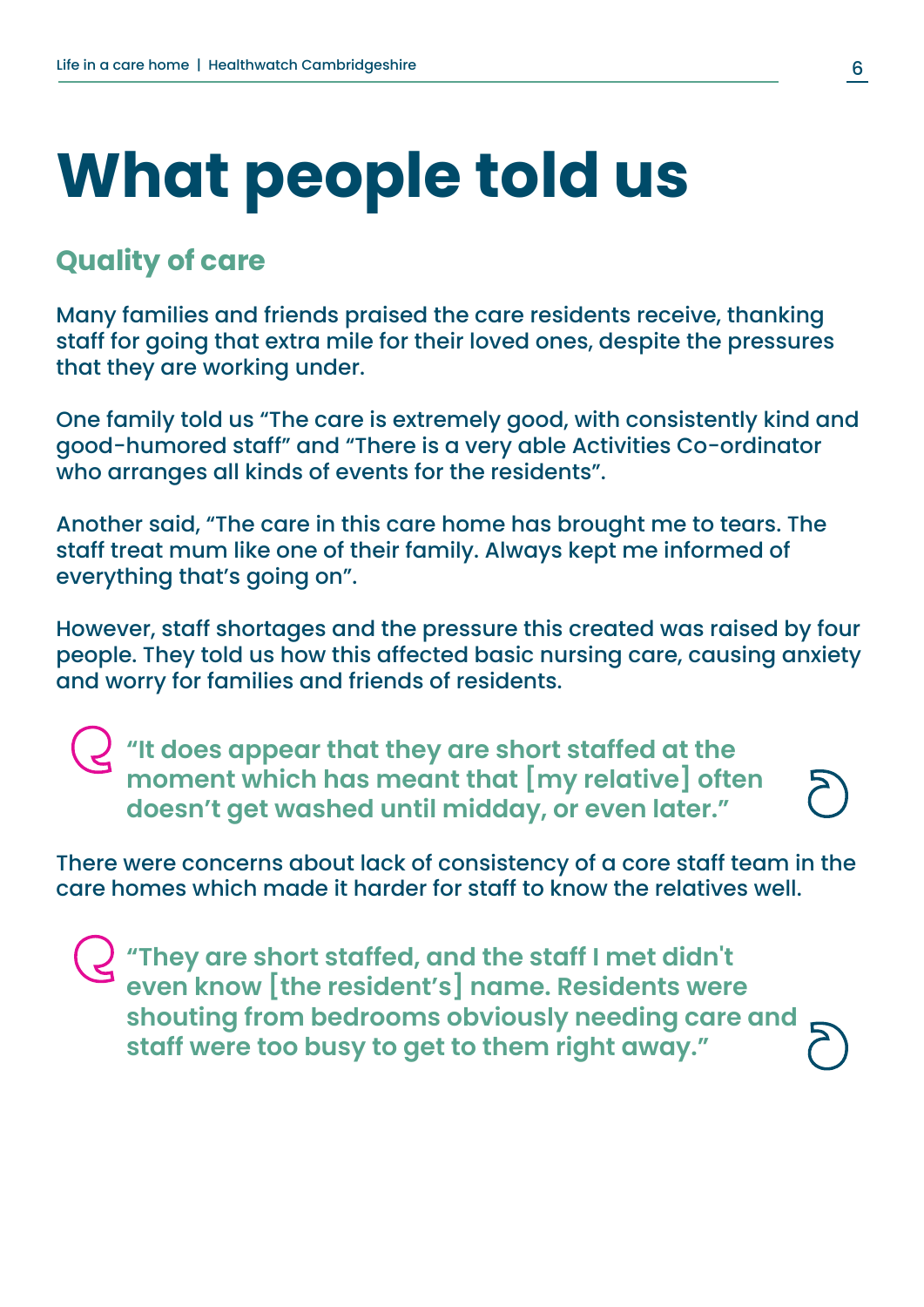## **Care home visiting**

The Government developed guidance to support care homes to open visiting to residents. This was first published in July 2020 and updated as the pandemic progressed.**<sup>2</sup>**

However, care homes set their own individual visiting policies. And our survey responses showed that there was variation on how homes addressed visiting.

At the beginning of the pandemic, restrictions were strict with limited visiting outside in pods or at residents' windows. As Covid-19 cases lowered, some visiting was allowed but this has been stricter for some than others depending on the individual care home's policy.

Whilst family members understood the measures put in place to protect people's health, some people shared concerns around visiting restrictions.

This included:

- $\Rightarrow$  Limitations in visiting hours  $-$  in one home this was for only 15 minutes on one day of the week.
- > One person unable to see their parent due to the care home's lack of flexibility in visiting arrangements.
- $\Rightarrow$  Extended periods of isolation for residents, for example after hospital visits, especially when residents and visitors were vaccinated, and lateral flow tests were freely available.
- $\Rightarrow$  Closing one home to visitors over Christmas 2021.
- $\Rightarrow$  Named visitor scheme and essential care giver scheme introduced as part of the guidance not always working.

<sup>2</sup> Gov.UK (2022) **Guidance on Care home visiting**, updated 15 March 2022 [https://](https://www.gov.uk/government/publications/visiting-care-homes-during-coronavirus/update-on-policies-for-visiting-arrangements-in-care-homes) [www.gov.uk/government/publications/visiting-care-homes-during-coronavirus/](https://www.gov.uk/government/publications/visiting-care-homes-during-coronavirus/update-on-policies-for-visiting-arrangements-in-care-homes) [update-on-policies-for-visiting-arrangements-in-care-homes](https://www.gov.uk/government/publications/visiting-care-homes-during-coronavirus/update-on-policies-for-visiting-arrangements-in-care-homes) [Accessed 16 March 2022]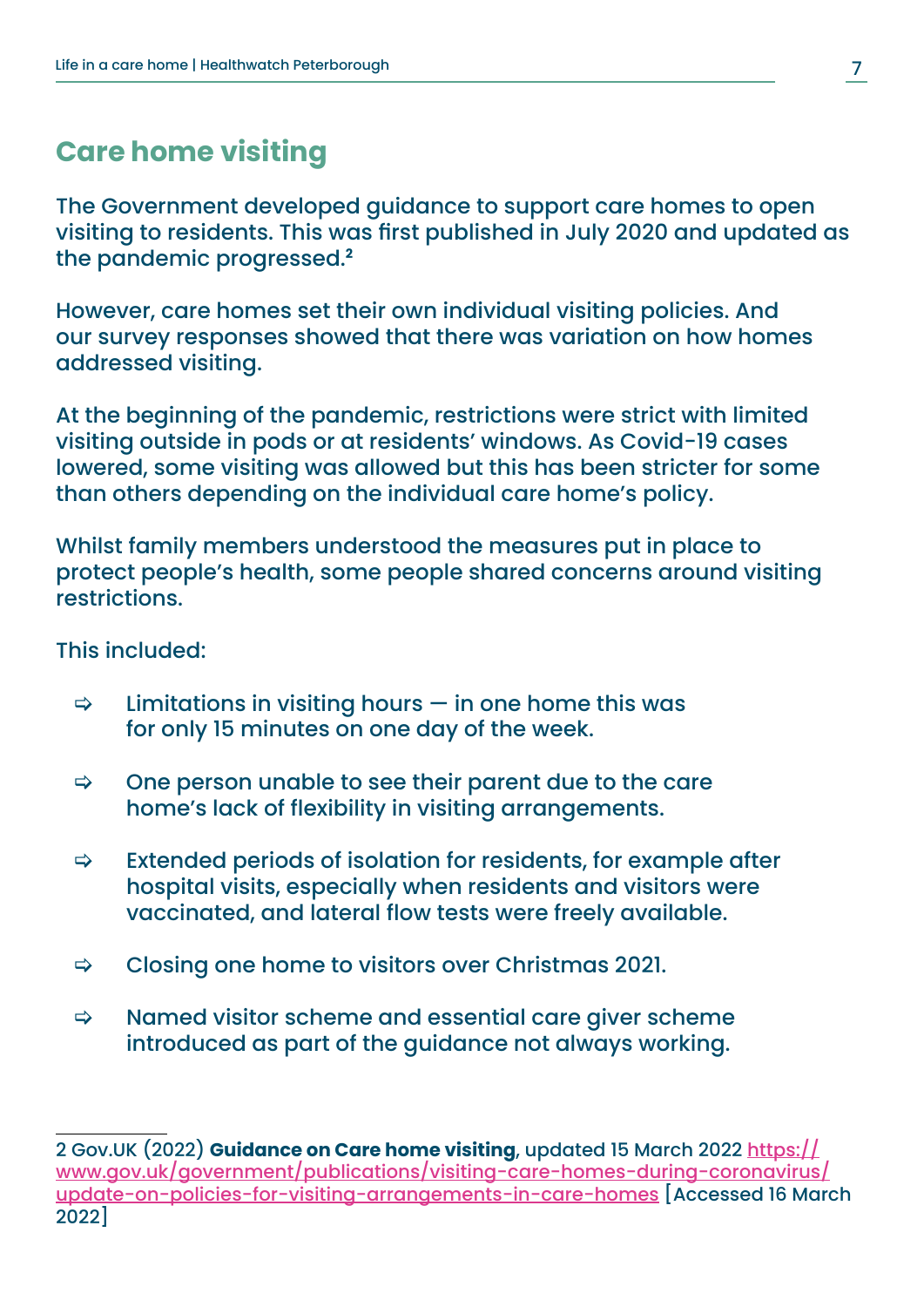One visitor raised concerns about communication problems caused by the need to wear face masks when visiting a resident.

**"I have to do a lateral flow test before visiting therefore, since the person in residence is profoundly deaf it is completely stupid to insist [that] I wear a mask when trying to talk with [them] as [they] cannot hear me unless I am really close and not wearing a mask."**

#### **Named visitor scheme**

Over half (58%) of people said the named visitor scheme introduced as part of the guidance, was, "good" or "excellent". But sadly, one in six (16%) said the way that the scheme worked in their home was "poor" or "very poor."

Initially, the scheme said each resident should be supported to name one person who could visit them regularly. The number of visitors allowed per resident increased as restrictions eased, with the scheme ending in February 2022, after the period of this report.

#### **Lack of awareness of the essential care giver role**

We found a lack of awareness and recognition of the essential care giver role, which is part of the Government's care home visiting guidance. It says that all residents should be able to choose an essential care giver and this person should be able to visit more often to offer companionship and support their loved one's health and wellbeing, including during coronavirus outbreaks in the home.

One person told us, "Been trying to get ECG (essential care giver status) but keep getting fobbed off. They agree verbally but once the home goes into lockdown. I'm not able to visit my [relative]. It's very distressing".

Another family explained that the staff had not heard of the role and had no understanding of it, telling us that the Manager said, "Does that mean an ECG [essential care giver] will do all the care and give the staff a break?"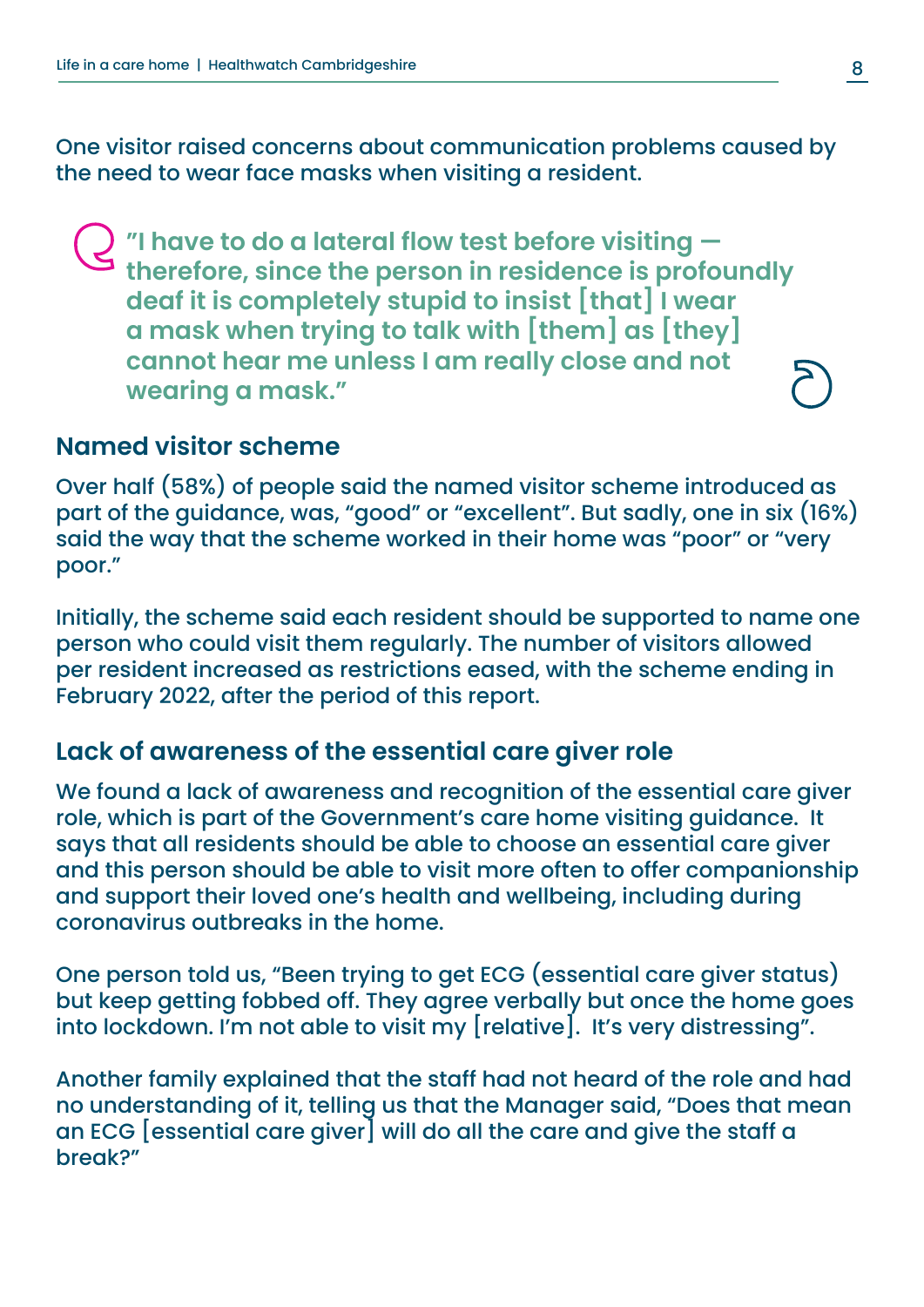# **How separation affected people**

Families and friends shared concerns about how their loved one's wellbeing had been affected by the pandemic.

**"With massive respect to the whole staff in care homes, they won't be able to give them love as family can."**

Some families told us how residents were cared for in their rooms for weeks with concerns over prolonged isolation and loneliness for residents.

One person told us, "Life is still more restricted for my [relative] than before Covid — mixing with other residents is still carefully controlled."

And another said, "My [relative's] mental health has suffered. I have not been able to visit since December 2020 due to their restrictions on visiting. Their visiting policy has not changed since the last lock down."

Another told us, "My mother now has trouble remembering who I am as she has had no face to face contact with me since December 2020."

We also heard how this situation was more difficult for residents with dementia, with one person explaining, "[Resident] was very upset with me, not understanding why [they] had not seen me and blamed me for [their] situation."

#### **Support from staff to stay in touch**

We heard how staff have supported residents to stay in touch with relatives and friends when visiting was not available, by taking messages and supporting calls on iPads and telephones.

But this was complicated at times by poor WIFI connections, or peoples' additional needs such as hearing loss or dementia.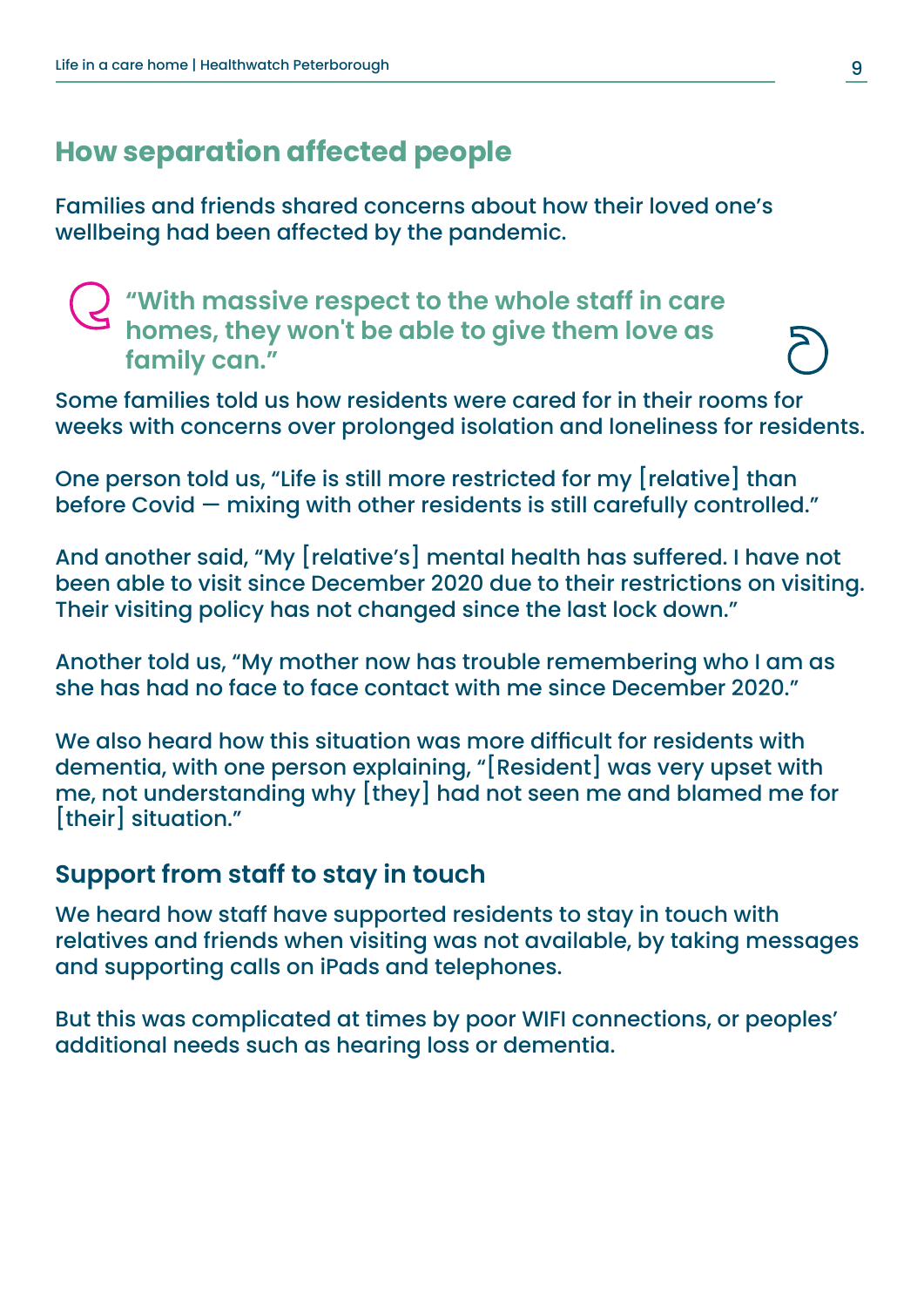### **Access to healthcare**

Access to healthcare was a mixed picture with one in four (24%) reporting problems accessing services like hearing checks, dental care and eye care. Although family and friends did not always know the answer to healthcare questions.

**"Routine dental audiology, chiropody and optical visits were curtailed although I am reasonably sure the home would have made sure of any "emergency" treatment or assessment."**

People had better access to GP care with nearly three out of four people (74%) saying they were always or mostly able to get a GP appointment when they needed one.

We heard of reports of GP consultations taking place via an iPad or telephone call and some expressed concerns that their friend or relative wasn't seen in person.

**"Access to GPs is only by telephone from staff with photographs sent of matters requiring attention. As always, the provision of prescribed medicines is not necessarily prompt unless pursued by staff through the local pharmacy."**

Some care homes were reported to be organised and timely when arranging health care for people.

**"The care staff seem to be well on top of any occurrence to residents requiring other professional attention."**

Although, one person told us they felt that they were relied on to arrange healthcare appointments, or their relative would go without.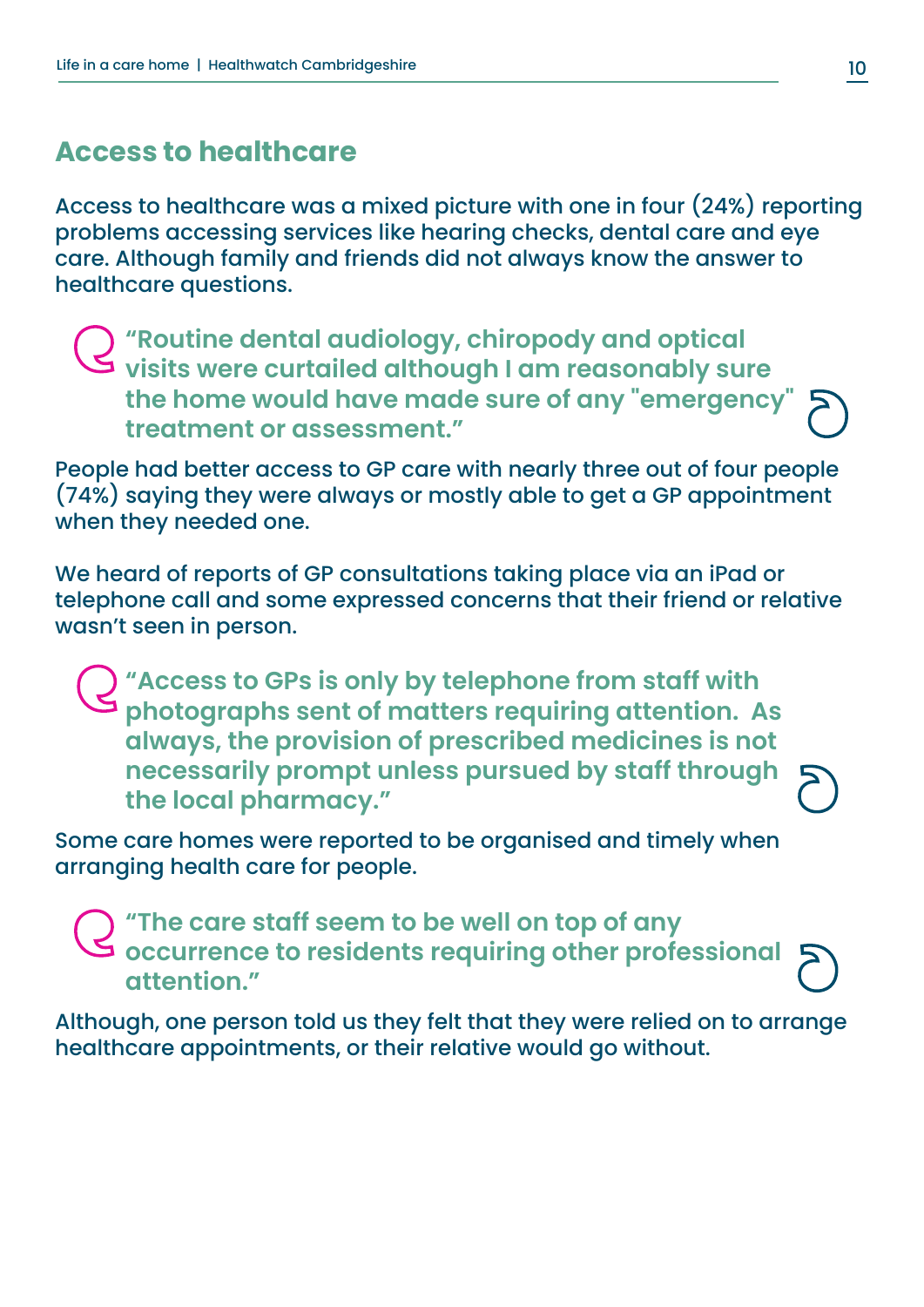# **Leaving hospital**

Almost one in five (18%) of residents were discharged from hospital into a care home during the pandemic. Whilst some discharges went smoothly, others told us of issues leaving hospital.

One person told us their family member had to wait many hours for transport at the hospital with no food or drink.

Another said there had been poor communication about their relative's condition and hospital stay, when discharged back to the care home.

Families were not always informed or involved in hospital transfers due to Covid-19 restrictions, so they could not always tell us how the hospital discharge had been.

Two people raised concerns about their relatives being sent to a home without proper consultation with the family.

**"[Relative] was discharged to a care home in [town] without any discussions at all, we fought with social services as he was on a top floor with no loo near and staff wouldn't help him to go to loo as they were too busy."**

### **End of life care**

Just under half the people (49%) we heard from told us they'd had discussions about end-of-life care for their loved ones. Most (73%) felt their wishes for end-of-life care had been respected.

But sadly, two people said end of life wishes were not respected, with one person raising significant concerns about poor care for their friend.

**"This lady is at the end of life care and there is absolutely no love provided."**

Two other people told us they didn't feel well enough informed to know whether end of life wishes had been respected or not, due to the difficulties caused by visiting during the pandemic.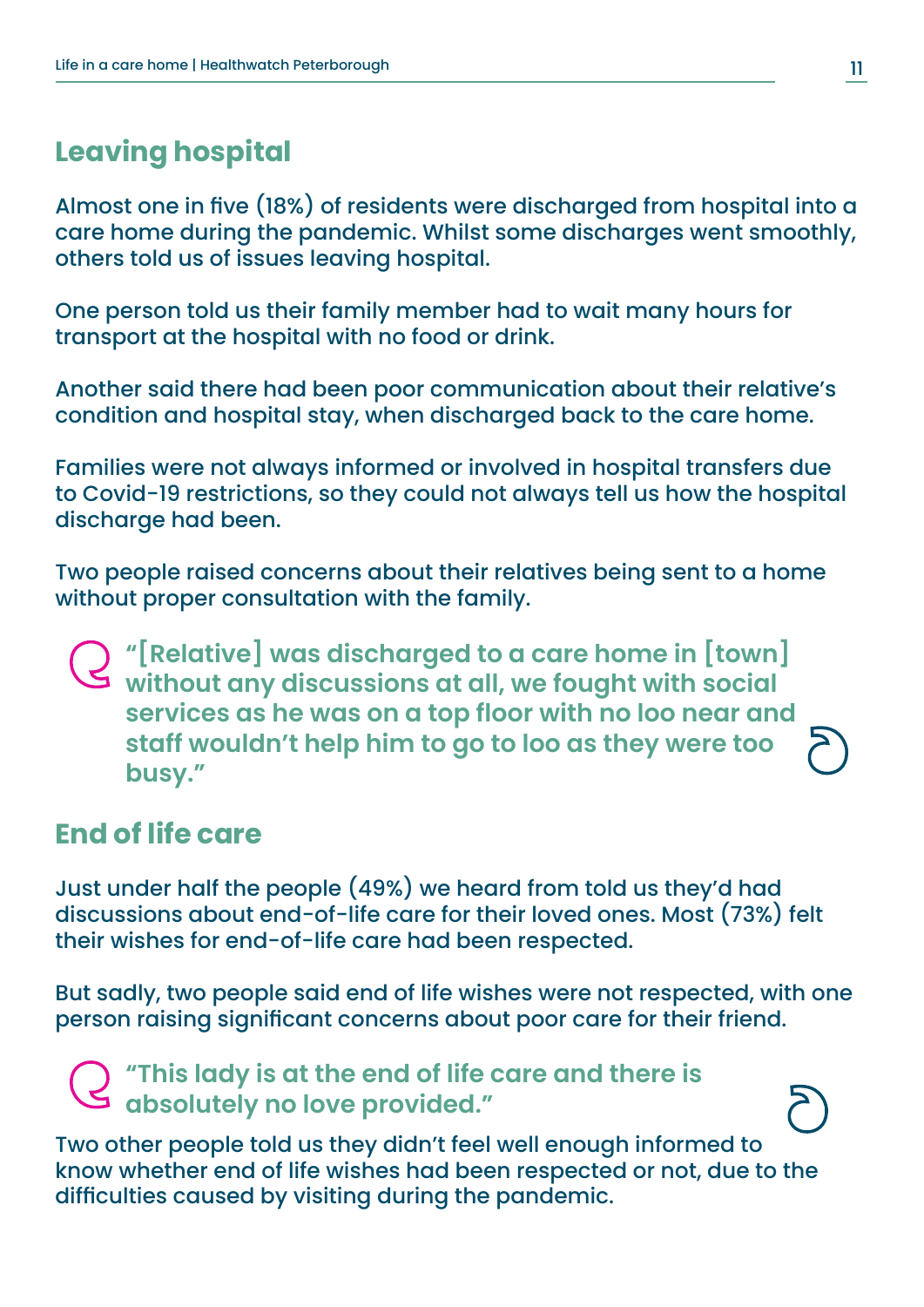## **Learning and recommendations**

Our Healthwatch has heard some difficult experiences from care home residents and their family and friends as part of this project. We've also heard some amazing tributes to the care and consideration of staff who have worked hard to support people in difficult circumstances.

A combination of isolation caused by Covid-19 safety measures, staff shortages and sometimes overly restrictive visiting policies have had a significant impact on the quality of life of care home residents.

We also learned how access to healthcare, particularly hearing checks, dental care and footcare have been affected.

Specific concerns raised about care experiences were passed on to health and care commissioners and the Care Quality Commission so they could follow this up. This was done without identifying any local care home residents.

At the time of writing, there are no nationally set direct restrictions on visiting in care homes. And the government say, "We expect and encourage providers to facilitate visits wherever possible, and to do so in a risk-managed way." (Gov.uk, 2022) However, it is up to individual care homes to set their own policy on visiting.

The campaign group **Rights for Residents**<sup>3</sup> wants a legal right for people to have a nominated essential care supporter which should be enforced by the regulators. We support this campaign objective, which has also been endorsed by Healthwatch England.

<sup>3</sup> Rights for Residents (2022) **Major charities support our call for the legal right to maintain contact,** 4 March 2022 [https://www.rightsforresidents.co.uk/major](https://www.rightsforresidents.co.uk/major-charities-support-our-call-for-the-legal-right-to-maintain-contact/)[charities-support-our-call-for-the-legal-right-to-maintain-contact/](https://www.rightsforresidents.co.uk/major-charities-support-our-call-for-the-legal-right-to-maintain-contact/)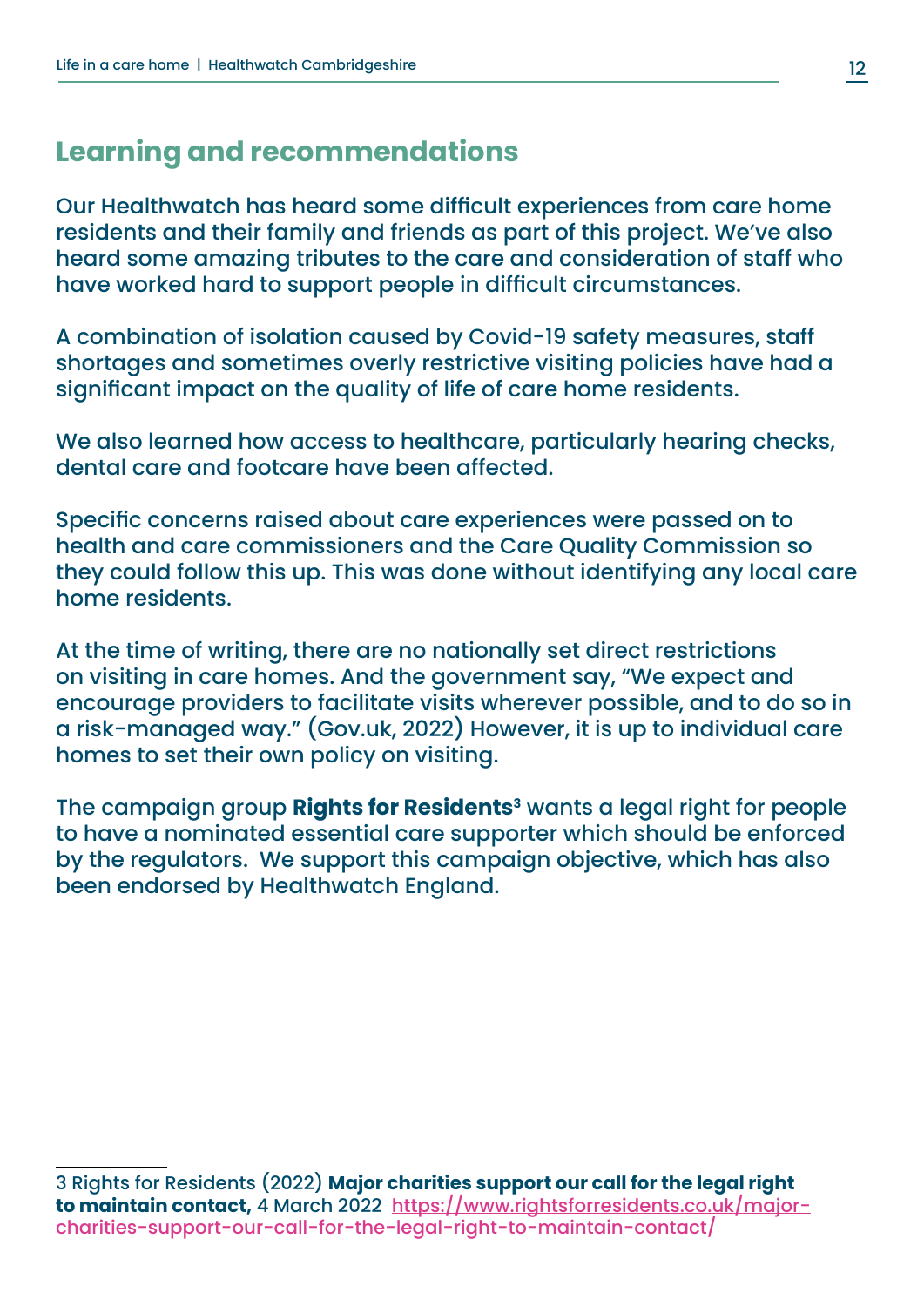### **Recommendations**

- **1.** All care homes should take up the **ReSPECT4** training programme to ensure people and their family or carers are included in decisions about their care.
- **2.** Staffing levels should be adequate to provide the quality of care that residents need, including support to access healthcare appointments.
- **3.** All local care homes should implement the Government care home visiting guidance, particularly in relation to the essential care giver scheme as this is vital in supporting the health and wellbeing of residents.
- **4.** Mental health awareness training should be rolled out to care homes so that staff understand how to support residents' wellbeing.
- **5.** Improve communication around hospital discharge as recommended in our 2020 **Leaving hospital during Covid-195** report. Food, drink and support should be provided to people whilst they are waiting for transport.

5 Healthwatch Cambridgeshire and Healthwatch Peterborough (2020**) Leaving hospital during Covid-19,** [https://www.healthwatchcambridgeshire.co.uk/](https://www.healthwatchcambridgeshire.co.uk/report/2020-12-15/leaving-hospital-during-covid-19) [report/2020-12-15/leaving-hospital-during-covid-19](https://www.healthwatchcambridgeshire.co.uk/report/2020-12-15/leaving-hospital-during-covid-19)

<sup>4</sup> Healthwatch Cambridgeshire and Healthwatch Peterborough (2021) **Why ReSPECT matters in decisions near the end of life**, [https://www.healthwatchcambridgeshire.](https://www.healthwatchcambridgeshire.co.uk/news/2021-05-13/why-respect-matters-decisions-near-end-life) [co.uk/news/2021-05-13/why-respect-matters-decisions-near-end-life](https://www.healthwatchcambridgeshire.co.uk/news/2021-05-13/why-respect-matters-decisions-near-end-life)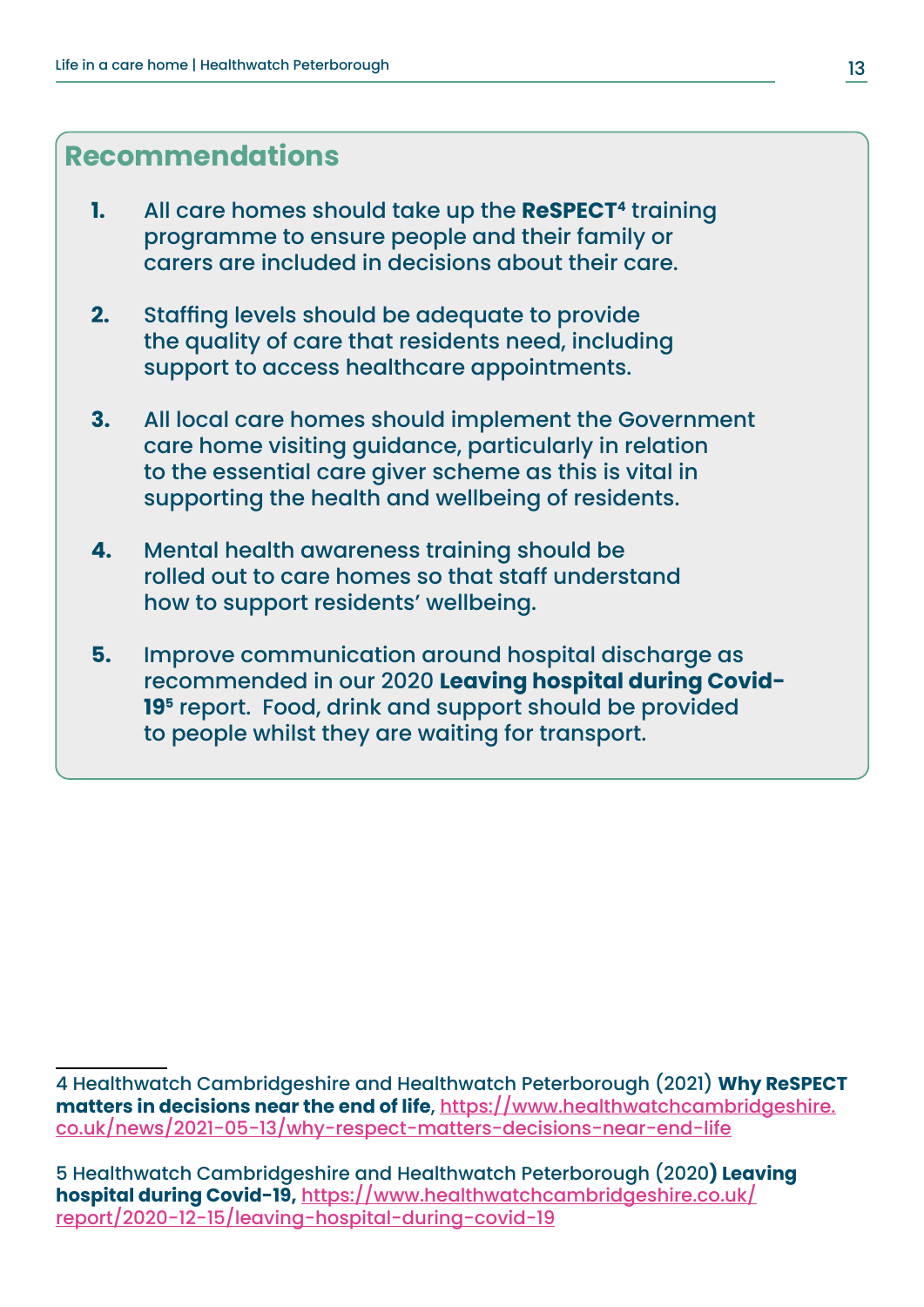# **Contact us**

#### **Head Office**

The Maple Centre 6 Oak Drive **Huntingdon** PE29 7HN

#### **Phone number**

0330 355 1285

#### **Text**

0752 0635 176

#### **Email**

enquiries@healthwatchcambspboro.co.uk

#### **Websites**

www.healthwatchcambridgeshire.co.uk www.healthwatchpeterborough.co.uk



We confirm that we are using the Healthwatch Trademark (which covers the logo and Healthwatch brand) when undertaking work on our statutory activities as covered by the licence agreement.

You can read and share this report free of charge. If you need this report in a different format, please get in touch with us.

© Copyright Healthwatch Cambridgeshire and Peterborough CIC (2022)

Registered Community Interest Company No: 08516179 Registered address: 6 Oak Drive, Huntingdon, PE29 7HN